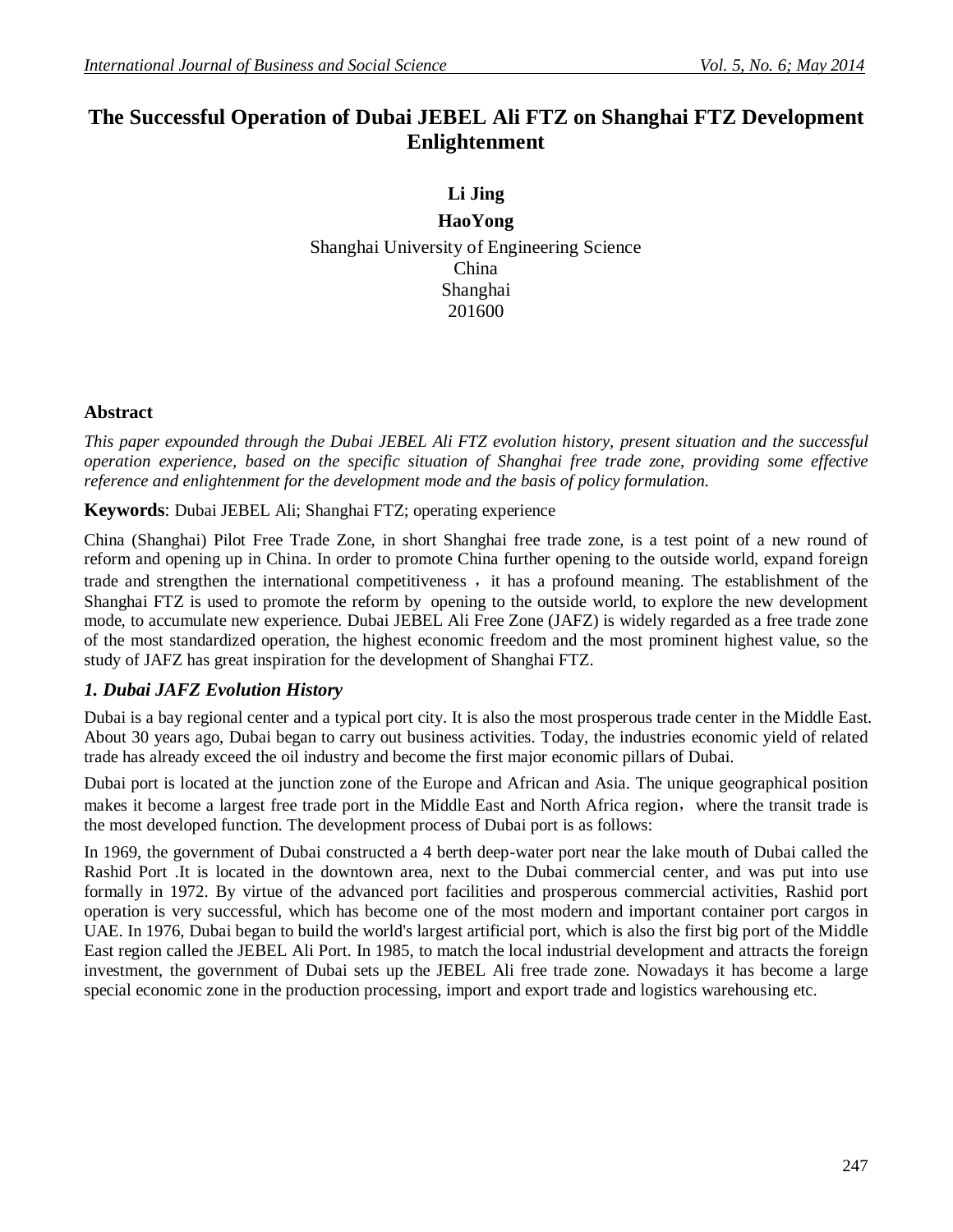## *2. Dubai JEBEL Ali FTZ Development Situation*

## **2.1 Overview of JAFZ**

JEBEL Ali FTZ is located in Southwest of Dubai downtown, which is about 50 kilometers next it. The total area is 48 square kilometers. After continuous expansion, at the third port in the world -- the JEBEL Ali port has been put into operation in the world's largest airport -- Mark International Airport. Now it is the earliest and most successful FTZ in the Middle East and North Africa region and is the first FTZ of through the ISO 9000 international certification in 1996. Besides, it is also one of the world's busiest and most mature FTA today.

By the end of 2012, the JEBEL Ali in FTZ has more than 7000 enterprises. The annual sales are about \$82 billion, which accounts for Dubai total annual non oil trade by 1/4. Meanwhile, exports account for more than half of Dubai's total exports. In the area, 90% of the trade is transit trade.

#### **2.2 The Basic Features and Functions of JEBEL Ali FTZ**

Free trade zone refers to a certain range of a government in its main port and the surrounding area. Special economic zones are set up by different domestic trade and investment facilitation policy. According to the United Arab Emirates area law, foreigners set up a company by the local people as guarantor and their shareholding proportion is at least 51%. For better development, the government of Dubai Promulgate use preferential policies in the free trade zone. In the JAFZA, it can be run by 100% foreign ownership of enterprises, which are fully funded by foreign investors themselves. Local joint venture is not needed and guarantor also is not carried.

The basic characteristics of JEBEL Ali FTZ: free trade area implementation of the "bonded system outside the territory" exempt from import and export tariff, allow foreign wholly-owned enterprises, encourage the private capital and international capital investment and provide modern service about developed industry. The main function of JEBEL ALI FTZ is: for port discharge cargo, warehousing and logistics and trade and manufacturing, which is especially in developed and known Transit trade, annual container transfer ratio remained at about 50%. Determination of main function is based on the import and export of goods flow and operation ability in FTZ location. FTZ function will continuously adjust to the development of domestic and international economic situation.

#### **2.3 JEBEL Ali FTZ Management System**

In 1991, the government of Dubai established a port specialized management institutions -- Dubai Port Authority (DPA).Under the leadership of the government, Rashid port, JEBEL Ali port and JEBEL ALI free trade area were unified for management. In the port zone, the customs, banking, transportation and public security were unified, where the leadership of parallel long was avoided.

In the internal management system, by the government of Dubai appointed director, director of the two deputy director are responsible for the administrative affairs and port affairs. Simple management organization structure is as follows: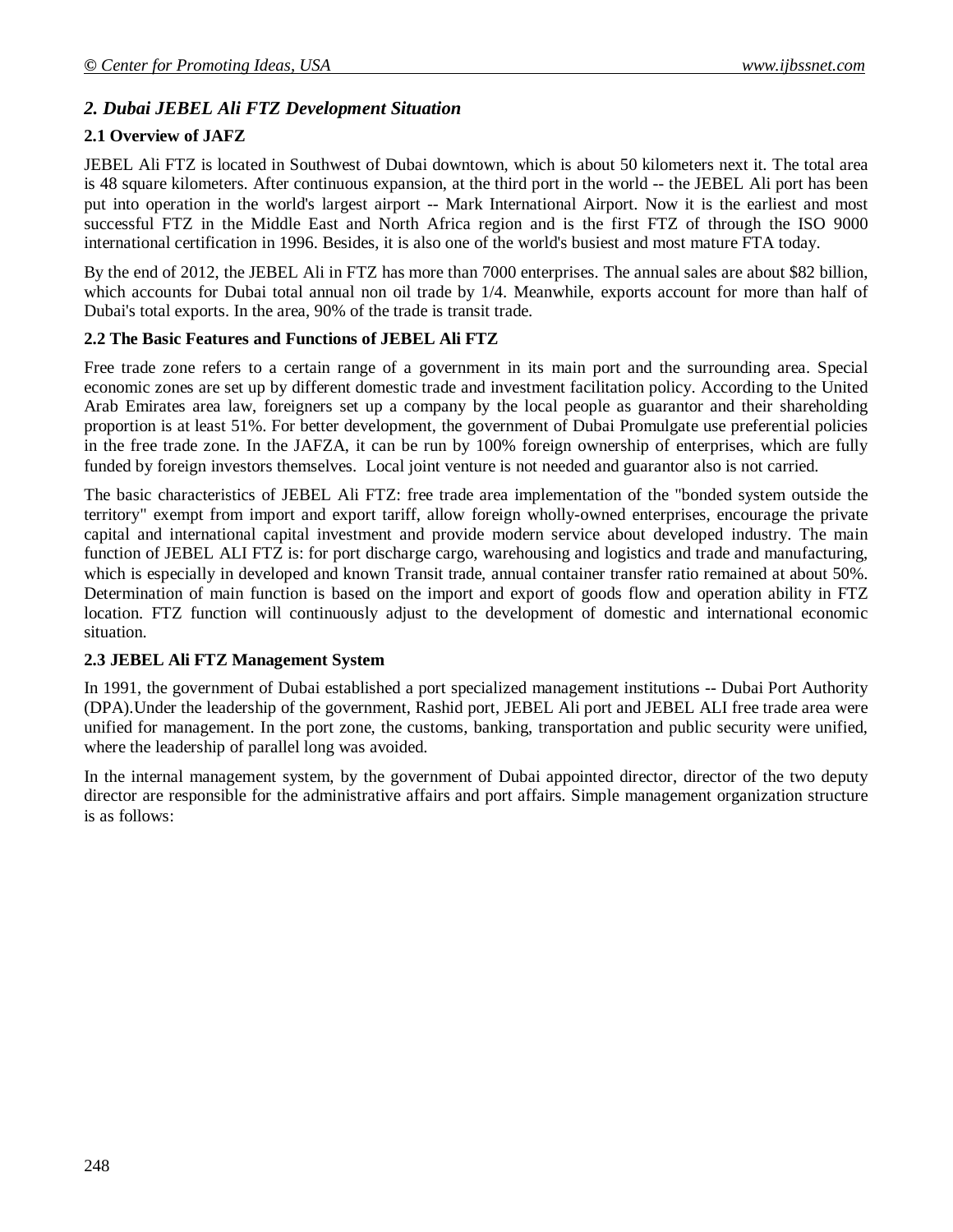

**Figure 1: Dubai FTZ Management Organization Structure**

JEBEL ALI FTZ has relatively independent power: it has the right to obtain own land within the FTZ; it has the right to decide whether JEBEL ALI FTZ introduce all kinds of industry; it has the right to operate and manage the factory, warehouse and other public infrastructure (water, electricity, communication etc.);it has the right to levy various port services and utilities, service industry cost ; it has the right to approve the use of its facilities in free trade area, such as land, buildings, and other business management and so on.

#### **2.4 JEBEL Ali's Profit Way**

With zero tariff of world Dubai FTZ famous, its oil revenues only accounted for 6% of GDP income, which is most of revenue for its JEBEL Ali FTZ. This income is not from taxes, but from the special "third hand": the fees of providing housing for foreign investors; the infrastructure on service charge; Dubai local people can also make money by the guarantor system, but the enterprises do not need the guarantor in FTZ.

## *3. Enlightenment of JAFZ about Shanghai FTZ*

#### **3.1 Superior Geographical Position**

Dubai is connected with the African and Eurasian and Asia Economic Activity center. Excellent geographical location is the key of Dubai JEBEL Ali FTZ to success. It has convenient traffic and can quickly delivery the cargo to the Middle East, Europe and around the Africa and other major consumer market. In addition, the Dubai government is planning to build connection with port and airport-FTZ "logistics Easy Access". Though it, the goods will be sent to the destination within only 10 minutes from the port to the airport. Geographical advantages provide a good foundation conditions for the free transit trade development of Dubai.

It is a great practical significance for Shanghai Pudong Airport. Pudong airport of FTZ and port can promote the joint growth each other and drive the development of the whole trade. Moreover, air transportation and financial industry is closely related. This can provide an experience for the development mode of Shanghai FTZ shipping and financial cooperation.

#### **3.2 Perfect Facilities**

In addition to the superior geographical position, the government of Dubai is to build a free, open and honest FTZ, which has been generally recognized by the world. The government of Dubai input a large number of the software and hardware infrastructure in the Dubai port, including traffic facilities, communication, energy supply and high speed data transmission, which provide a more varieties facilities for investors and consumers, such as roads, education, health, supermarket, bank, insurance and leisure venues. Large logistics companies which provide convenient logistics services for the trade enterprises could be settled down.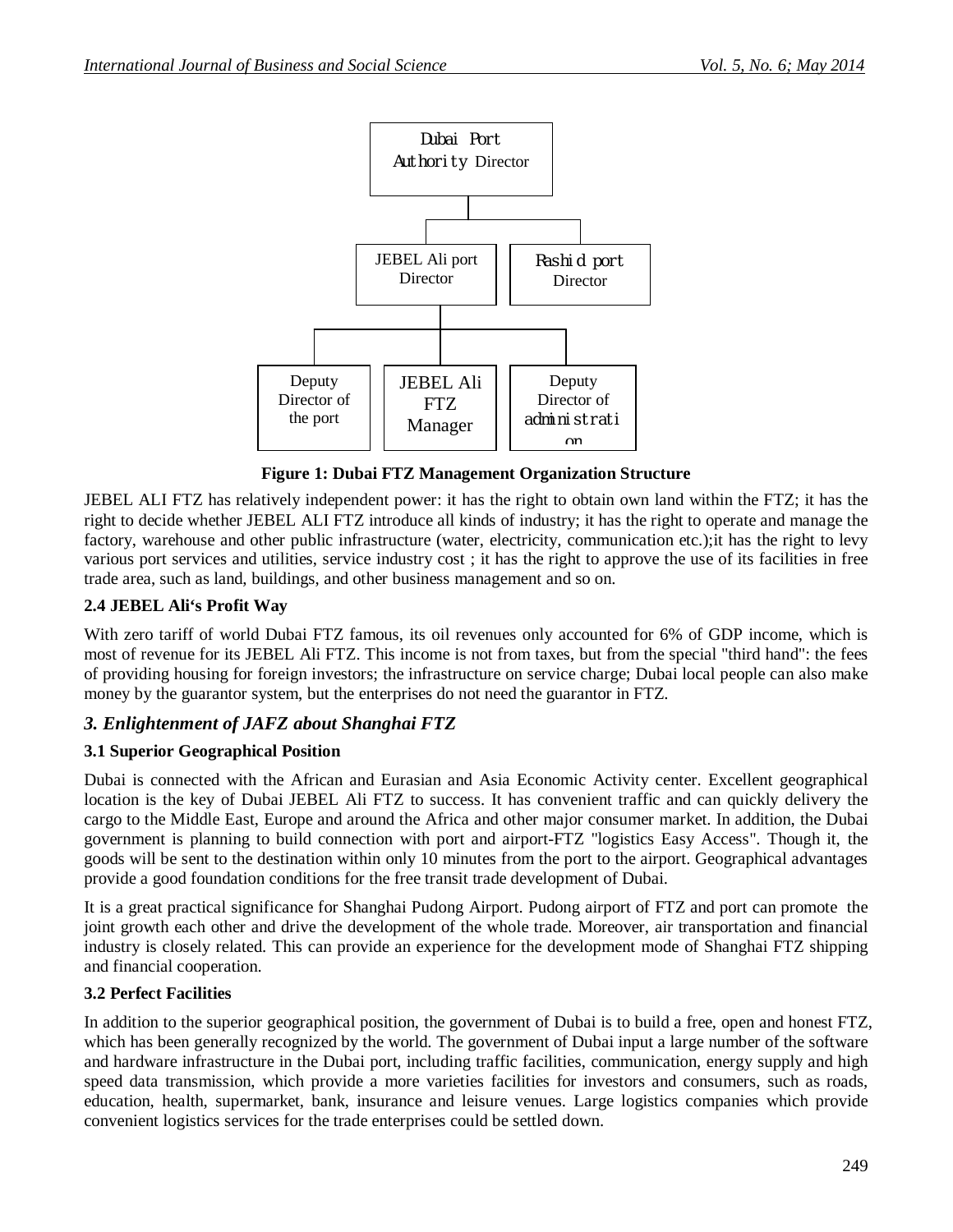#### *© Center for Promoting Ideas, USA www.ijbssnet.com*

Shanghai free trade zone is an upgrade to the function of the bonded area. After official operation, it can refer to JAFZ policy: increasing investment in software and hardware facilities; carrying out a free and open economic policy in the financial and service field; improving the legal system of FTZ; providing security for attracting investment; construct efficient transport system; improving the ability to coordinate operations between various traffic tools; creating a good business environment; attracting more foreign investment; supermarket, bank, leisure venues and other living facilities etc..

### **3.3 Loose Preferential Policies**

The main purpose of the establishment of free trade zone is to develop the economic diversification strategy, attract foreign investment and expand the opening to the outside world. Dubai JEBEL Ali free trade zone provides rich commercial advantage and preferential policies for investors: ⑴ 100% wholly owned foreign investment, is not subject to the provisions of the company law of foreign investment which accounts for 49%, domestic 51%; ⑵The Foreign Company enjoys exemption from income tax for 50 years. After the expiration of the period, it may be extended for 15 years;  $(3)$ The capital and the profit can be remitted freely, without any restrictions;  $(4)$ The goods of import and export exempt entirely and does not levy income tax;  $(5)$ The registration procedure is simple, without cumbersome bureaucratic procedures and no minimum capital investment restrictions;  $(6)$ The recruitment procedure is simple , efficient and no limit for employers;  $(7)$  low-cost energy supply.

Listing operation of Shanghai free trade zone has nearly half a year and issues many policies. And it can refer to JEBEL Ali FTZ policies of opening to the outside world, which gradually expands the opening range and strive for the early construction the international standard free trade zone.

#### **3.4 Unique Land Management Policies**

Although Dubai JEBEL Ali FTZ takes out rental, it cannot be sold about land policy. Leased land can be independent to use by the enterprise, building workshop, office or warehouse. Once the company decided to move away from buildings, stay of the workshop will be leasing or auction. Avoiding directly removed then produces resources waste. Therefore, the rent of the land, office, warehouse and other hardware facilities is a major source of income for FTZ management mechanism.

The unique land management not only protects the security of national land but also fully develops the land value to create income. In some cases, Shanghai FTZ can fully consider the experience. In the range of only 28.78 square kilometers, the value of the existing land is tapped. Under no repeat construction and not waste resources increase the source of income for the FTZ.

#### **3.5 Special Employment Policies**

To encourage foreigners to invest and work, JAFZ carried out a series of special employment policies: simplifying the visa application procedures; reducing the visa fee, provide certain free work visas according to the investment and the scale of enterprises, applying for a work visa does not guarantee system in the zone, making employees easier to change work in FTZ. There have unique personnel policy, in order to facilitate the different needs of different investors who are responsible for the relevant business personnel are also derived from the corresponding country. In such an equivalent to the government department, all kinds of color office staff formed a strange image and a characteristic to the JAFZ.

The establishment of the Shanghai FTZ, will not only play an important role in the expansion of a new round of opening to the outside world, but alleviate the current severe employment situation and increase many jobs. But Shanghai FTZ construction personnel is mainly concentrated in the financial services, high-end shipping and cultural trade and other fields, which require special government policy in the recruitment of personnel, in order to attract domestic and abroad talents.

## *4. Conclusions*

China (Shanghai) free trade zone formally open September in 2013. It is a new round of China's reform and opening-up experimental field, play its unique geographical advantage and expand foreign trade in the basic function of the bonded area. Besides, it starts a series of institutional innovations, use effective foreign capital and technology and develop the export-oriented economy. This can attract foreign investment and bring new economic growth point for the development of the national economy, which can be replicated and extended about system and policy.